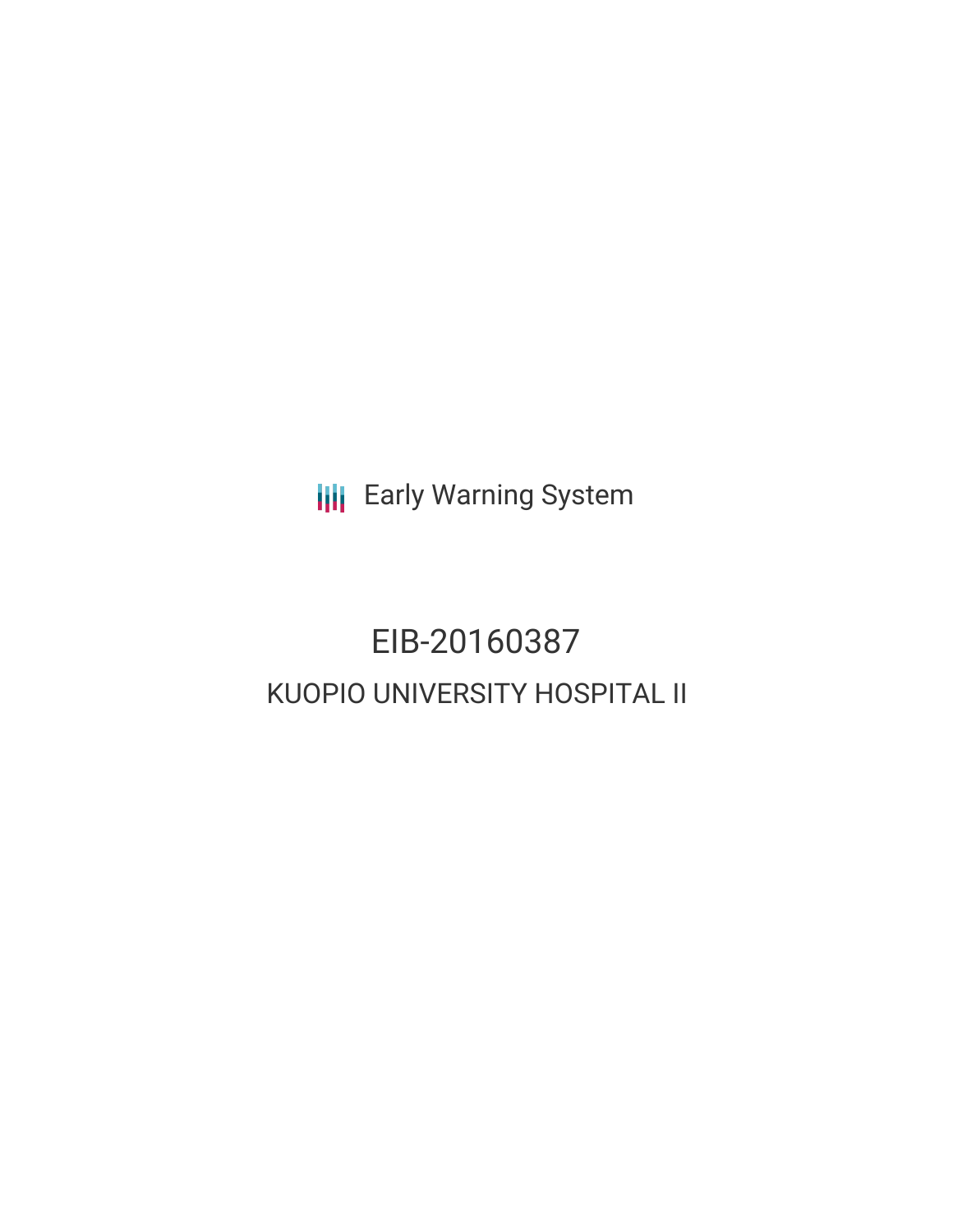#### **Quick Facts**

| <b>Countries</b>               | Finland                                       |
|--------------------------------|-----------------------------------------------|
| <b>Financial Institutions</b>  | European Investment Bank (EIB)                |
| <b>Status</b>                  | Proposed                                      |
| <b>Bank Risk Rating</b>        |                                               |
| <b>Borrower</b>                | POHJOIS-SAVON SAIRAANHOITOPIIRIN KUNTAYHTYMAE |
| <b>Sectors</b>                 | Education and Health, Infrastructure          |
| <b>Investment Amount (USD)</b> | \$70.00 million                               |
| <b>Project Cost (USD)</b>      | \$141.00 million                              |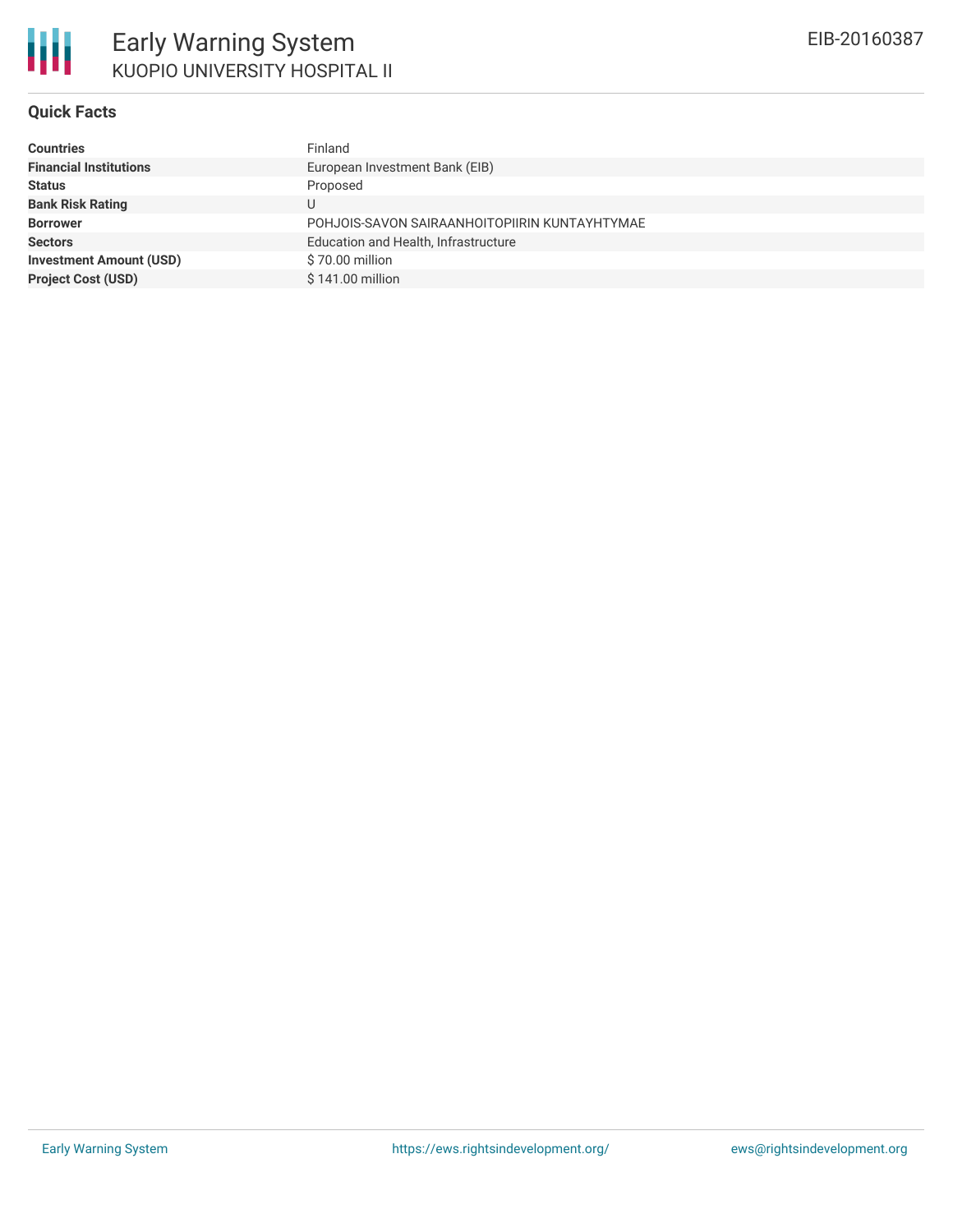

## **Project Description**

This project involves the improvement of the Kuopio University Hospital in Finland under the 2015-2024 investment program.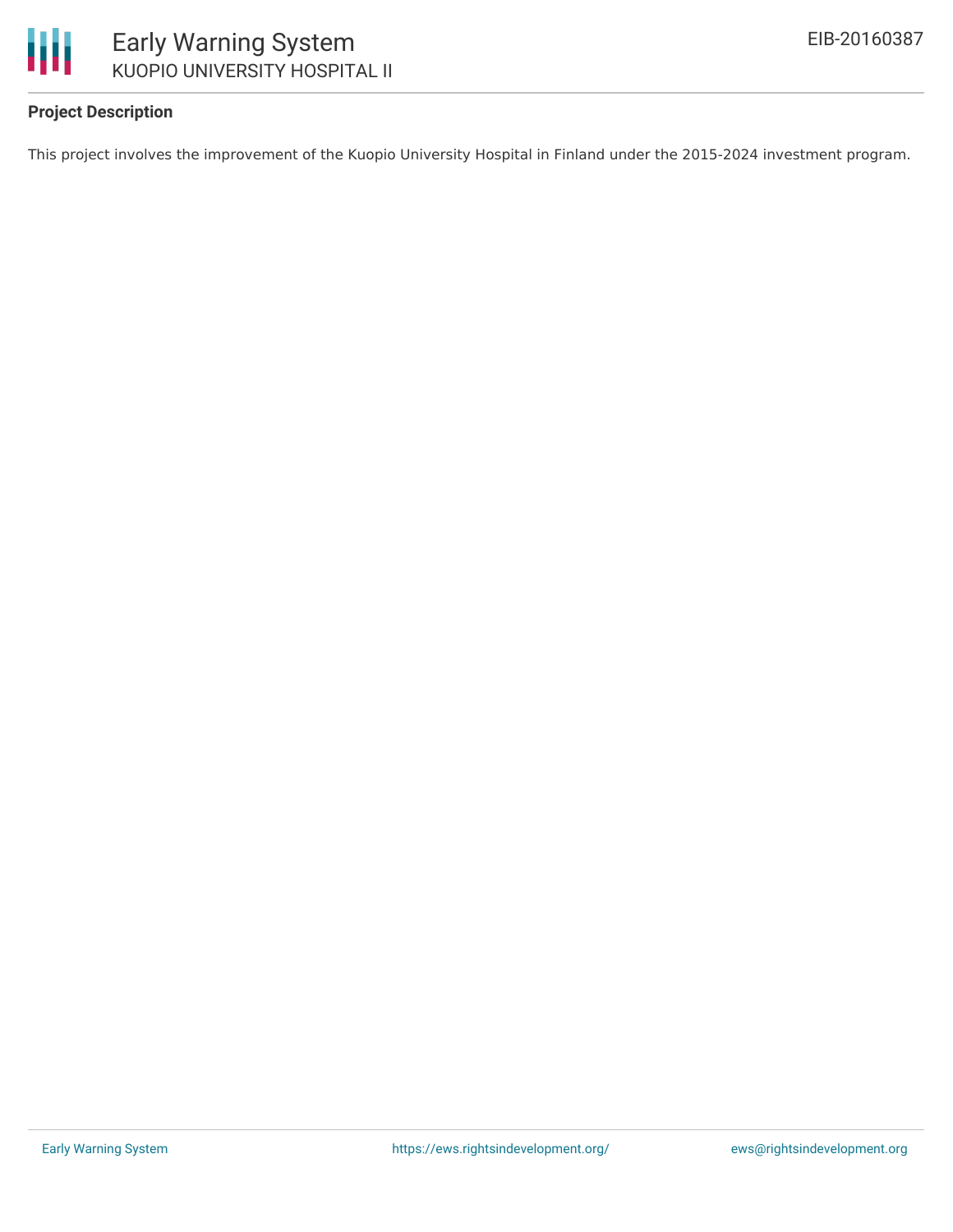

#### **Investment Description**

European Investment Bank (EIB)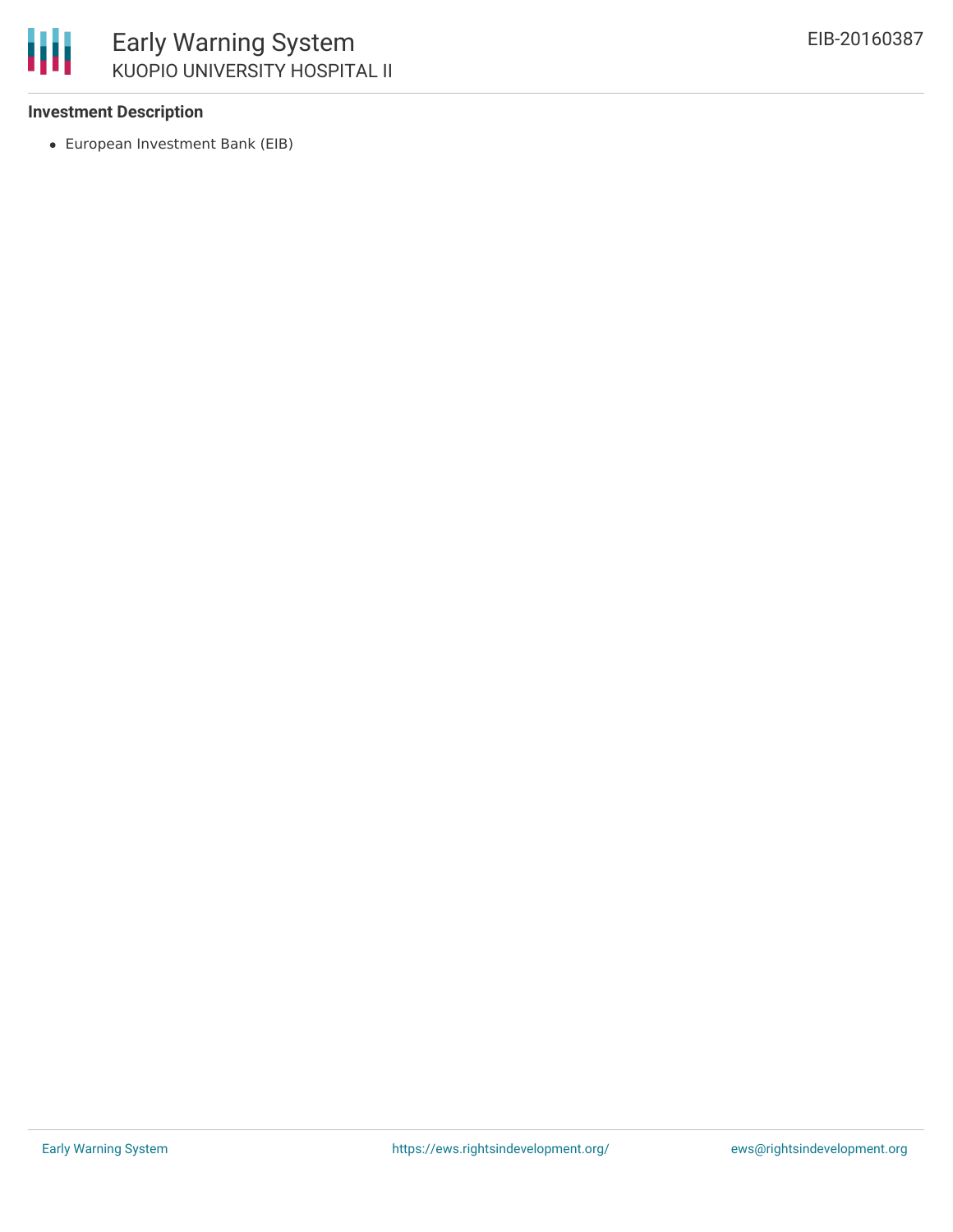# **Contact Information**

## ACCOUNTABILITY MECHANISM OF EIB

The EIB Complaints Mechanism is designed to facilitate and handle complaints against the EIB by individuals, organizations or corporations affected by EIB activities. When exercising the right to lodge a complaint against the EIB, any member of the public has access to a two-tier procedure, one internal - the Complaints Mechanism Office - and one external - the European Ombudsman. A complaint can be lodged via a written communication addressed to the Secretary General of the EIB, via email to the dedicated email address complaints@eib.org, by completing the online complaint form available at the following address: http://www.eib.org/complaints/form, via fax or delivered directly to the EIB Complaints Mechanism Division, any EIB local representation office or any EIB staff. For further details, check: http://www.eib.org/attachments/strategies/complaints\_mechanism\_policy\_en.pdf

When dissatisfied with a complaint to the EIB Complaints Mechanism, citizens can then turn towards the European Ombudsman. A memorandum of Understanding has been signed between the EIB and the European Ombudsman establishes that citizens (even outside of the EU if the Ombudsman finds their complaint justified) can turn towards the Ombudsman on issues related to 'maladministration' by the EIB. Note that before going to the Ombudsman, an attempt must be made to resolve the case by contacting the EIB. In addition, the complaint must be made within two years of the date when the facts on which your complaint is based became known to you. You can write to the Ombudsman in any of the languages of the European Union. Additional details, including filing requirements and complaint forms, are available at: http://www.ombudsman.europa.eu/atyourservice/interactiveguide.faces